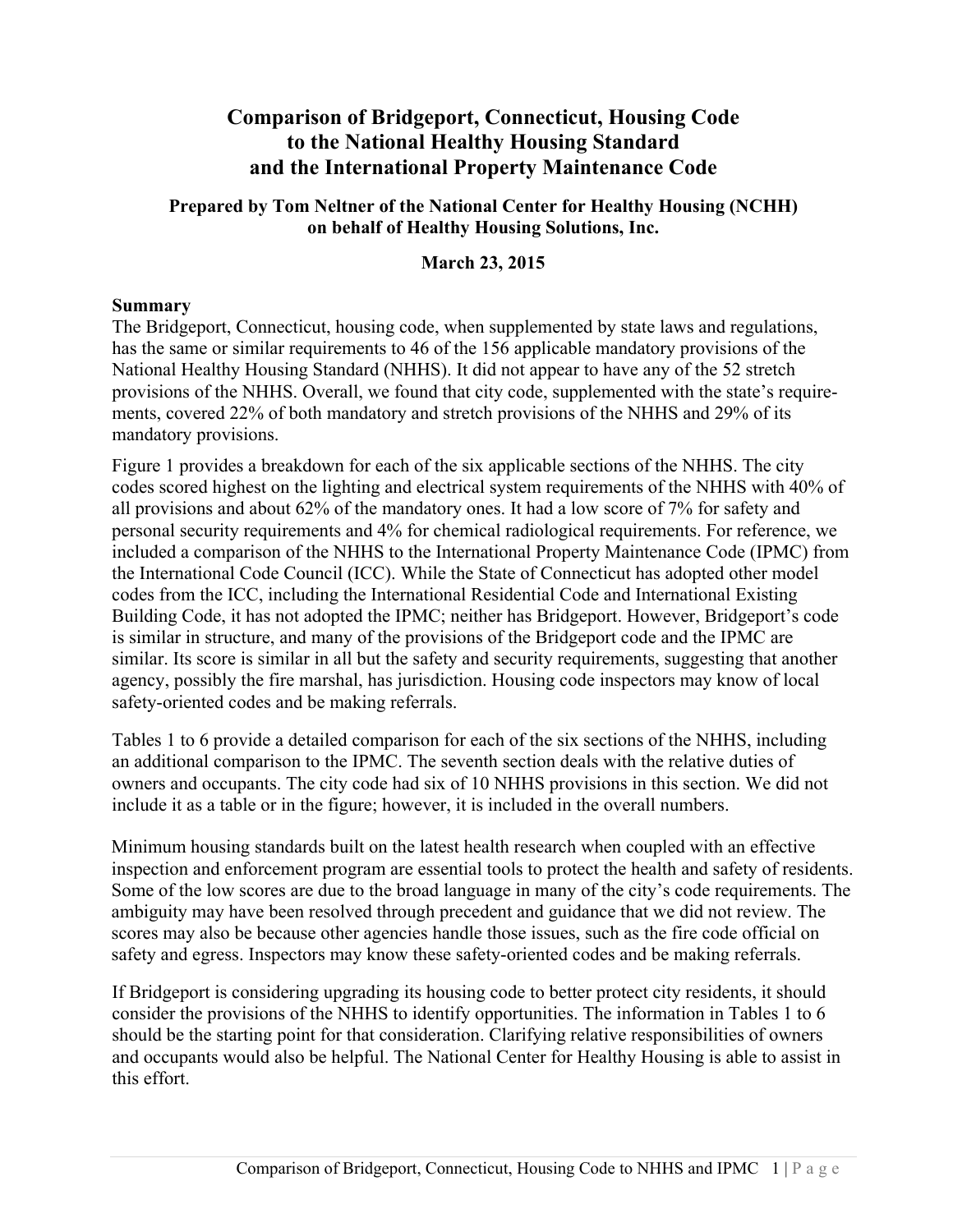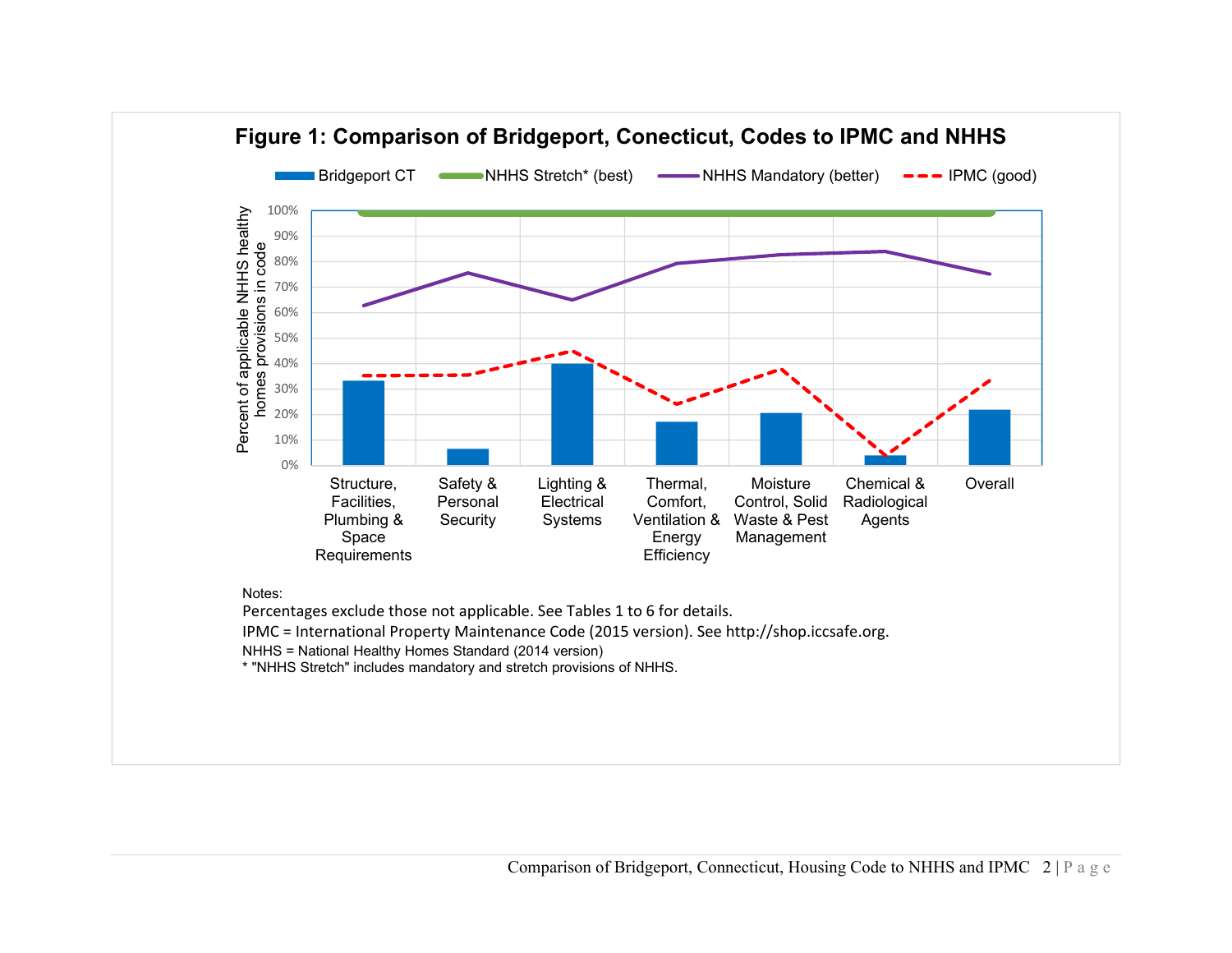# **Background**

With funding from the U.S. Department of Housing and Urban Development (HUD), Healthy Housing Solutions, Inc. (Solutions) contracted with the National Center for Healthy Housing (NCHH) to compare the housing code enforced by the Bridgeport against the National Healthy Housing Standard (NHHS) and the International Property Maintenance Code. For the housing code, we used the following:

- Bridgeport Code of Ordinances, Chapter 15.12 Housing Code at https://www.municode.com/library/ct/bridgeport/codes/code\_of\_ordinances?nodeId=TIT15B UCO\_CH15.12HOCO.
- Connecticut General Statutes
	- o 29-272 Fire Safety Code, http://www.lawserver.com/law/state/connecticut/ctlaws/connecticut\_statutes\_29-292.

NCHH compared the combined requirements against the NHHS that was first published in 2014<sup>1</sup> by NCHH and the American Public Health Association (APHA) to translate the latest public health information on the impacts of housing on resident health and safety into housing code parlance. It is designed to complement the International Property Maintenance Code and other policies already in use by local and state governments and federal agencies for the upkeep of existing homes. It consists of seven sections with a total of 209 provisions, 157 of which are mandatory and 52 of which are stretch or optional provisions.

NCHH also compared the code against the International Property Maintenance Code  $(IPMC)$ ,<sup>2</sup> which is one in the suite of codes developed by the International Code Council (ICC) for property design, construction, and maintenance. The IPMC applies statewide in five states (Maryland, New York, Rhode Island, Virginia, and West Virginia) and the District of Columbia as well as many local governments in 31 other states. ICC first published it in 1998 and updates it every three years; the most recent version is the 2015 edition. The IPMC consists of eight chapters, including ones for administration, definitions, and referenced standards, and has an optional appendix that addresses the boarding of windows and doors of vacant structures. The IPMC's provisions apply "to all existing residential and nonresidential structures and all existing premises and constitute minimum requirements and standards for premises, structures, equipment and facilities for light, ventilation, space, heating, sanitation, protection from the elements, a reasonable level of safety from fire and other hazards, and for a reasonable level of sanitary maintenance; the responsibility of owners, an owner's authorized agent, operators and occupants; the occupancy of existing structures and premises, and for administration, enforcement and penalties."<sup>3</sup>

Using the NHHS and IPMC, NCHH developed three benchmarks and, for simplicity, rated them "good," "better," and "best":

- 1) IPMC requirements (good);
- 2) NHHS mandatory provisions (better); and
- 3) NHHS stretch and mandatory provisions (best).

<sup>&</sup>lt;sup>1</sup> See http://www.nchh.org/Policy/NationalHealthyHousingStandard.aspx.<br><sup>2</sup> See http://shop.iccsafe.org/codes/2012-international-codes/2012-internati

<sup>&</sup>lt;sup>2</sup> See http://shop.iccsafe.org/codes/2012-international-codes/2012-international-property-maintenance-code.html.

<sup>&</sup>lt;sup>3</sup> IPMC, Section 101.2.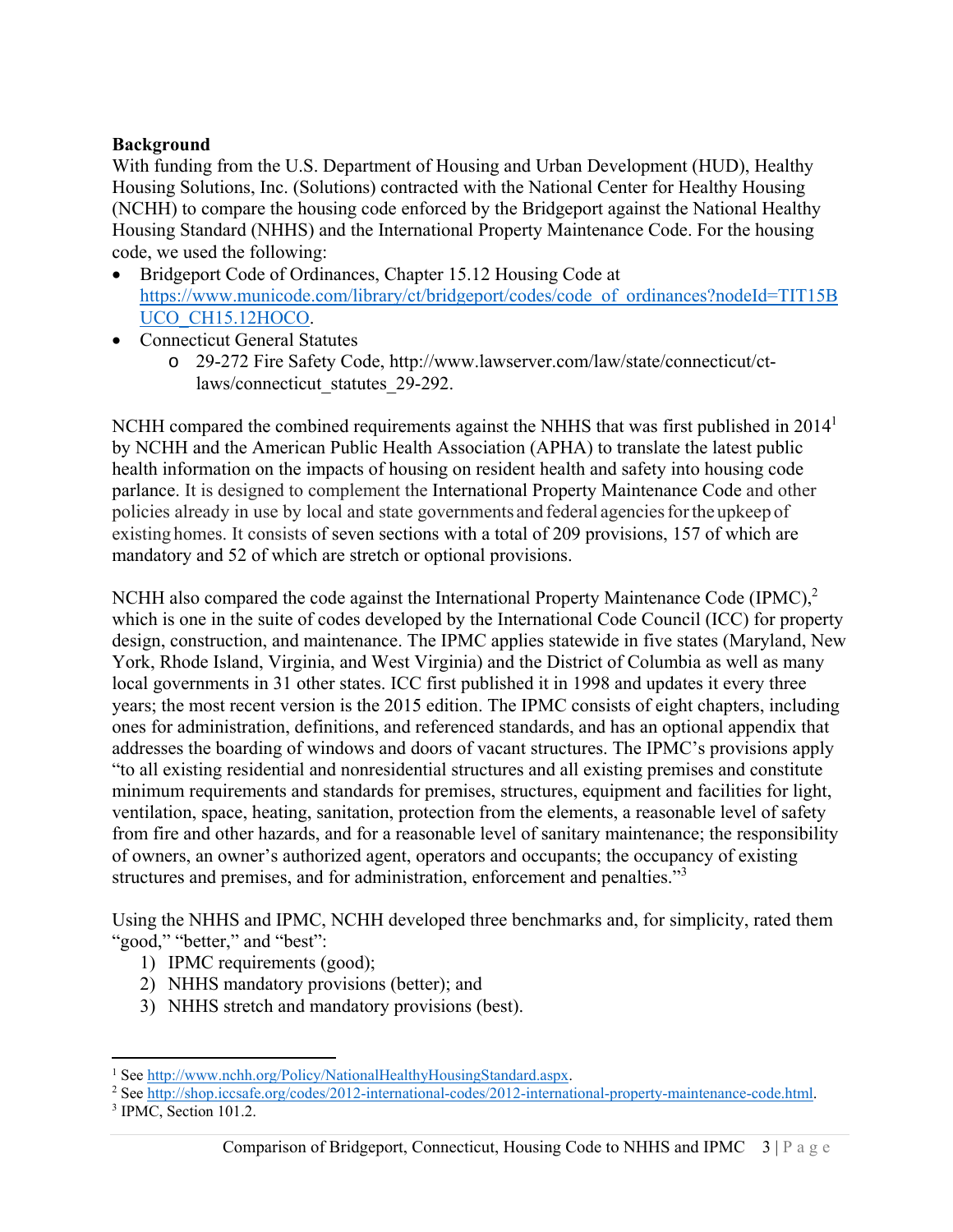## **Comparison grouped by six sections of the NHHS**

The NHHS consists of 209 provisions, 157 mandatory and 52 stretch or optional, that are grouped in seven sections. For purposes of our analysis, we dropped the first section dealing with relative duties of the owner and the occupant, because city code does not clearly make that distinction. Presumably, it rests with the judgment of the city.

For each of the NHHS provisions, we sought to identify requirements in the Bridgeport code (as supplemented by the state laws and regulations) and determine if the code was (1) the same; (2) similar; (3) not the same or similar; or (4) not applicable (usually because it applied to the responsibilities of the owner and occupant and not the condition of the property). Because the IPMC is a good housing quality code, we also included a comparison of the NHHS provisions to it. The following six tables summarize the results for the IPMC and Bridgeport code for each of the six NHHS sections. We did not identify provisions in the local code not contained in the NHHS.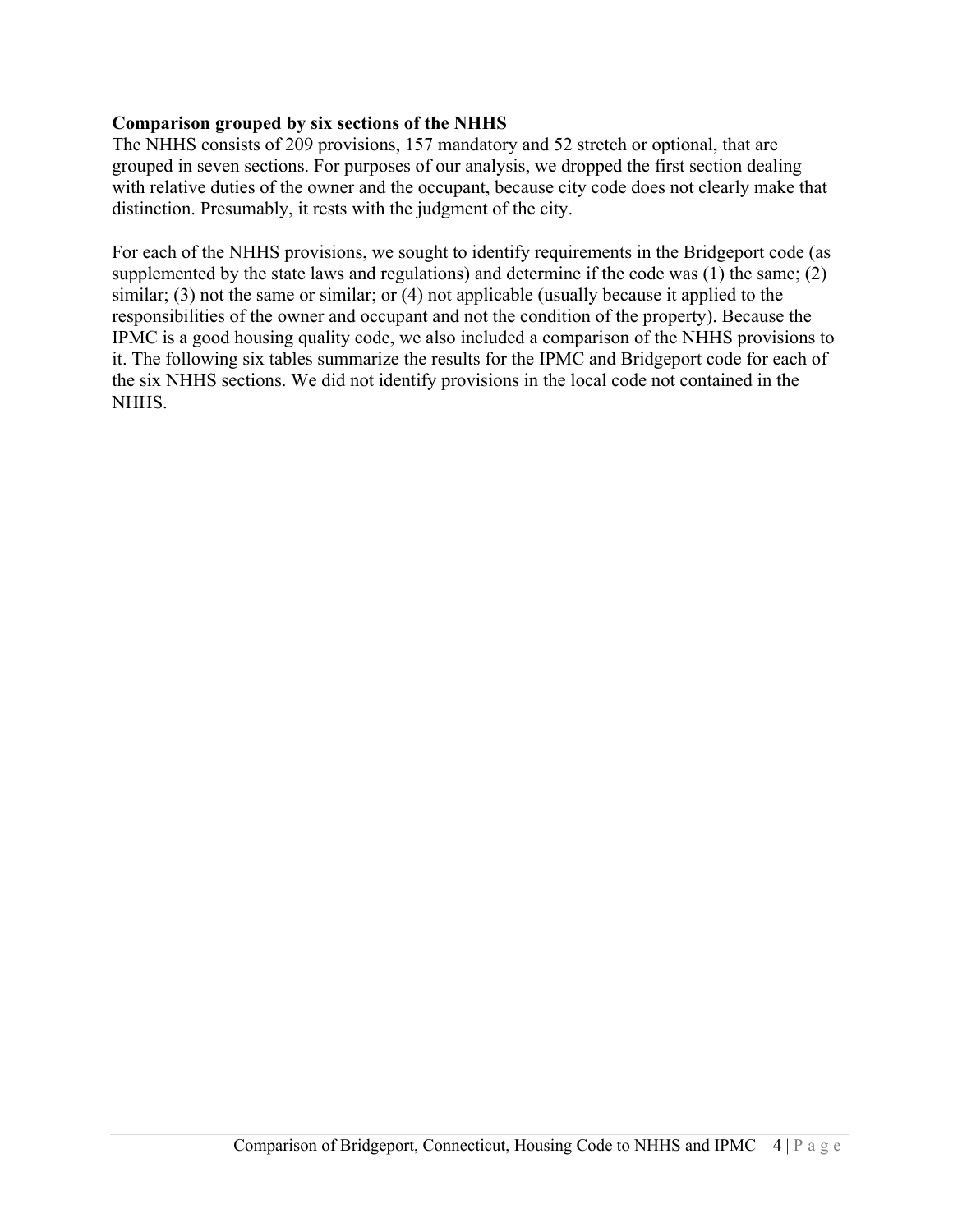| Table 1: Comparison of Structure, Facilities, Plumbing, and Space Provisions |                                                                                                                                                                                                                                                                                                                                                                                           |                                                                                                                                                                                                                                                                                                                                                                                                                 |
|------------------------------------------------------------------------------|-------------------------------------------------------------------------------------------------------------------------------------------------------------------------------------------------------------------------------------------------------------------------------------------------------------------------------------------------------------------------------------------|-----------------------------------------------------------------------------------------------------------------------------------------------------------------------------------------------------------------------------------------------------------------------------------------------------------------------------------------------------------------------------------------------------------------|
| <b>NHHS</b>                                                                  | <b>IPMC</b>                                                                                                                                                                                                                                                                                                                                                                               | <b>Bridgeport, Connecticut</b>                                                                                                                                                                                                                                                                                                                                                                                  |
| Summary<br>- 32 mandatory<br>- 19 stretch                                    | $35\%$ same or similar<br>- 18 of 32 mandatory<br>$-0$ of 19 stretch.                                                                                                                                                                                                                                                                                                                     | 33% same or similar (0 NA)<br>- 17 of 32 applicable mandatory<br>- 0 of 19 applicable stretch                                                                                                                                                                                                                                                                                                                   |
| Structure<br>- 1 mandatory<br>- 0 stretch                                    | 1 of 1 applicable mandatory same or similar.                                                                                                                                                                                                                                                                                                                                              | 1 of 1 applicable mandatory same or similar                                                                                                                                                                                                                                                                                                                                                                     |
| Facilities<br>- 2 mandatory<br>- 0 stretch                                   | 1 of 2 applicable mandatory same or similar. Does not<br>require:<br>• Water heaters other than gas-type to be isolated from<br>habitable rooms and, in multifamily housing, behind a<br>locked door.                                                                                                                                                                                     | of 2 applicable mandatory same or similar. Does not require:<br>Water heaters other than gas-type to be isolated from habitable rooms<br>and, in multifamily housing, behind a locked door.                                                                                                                                                                                                                     |
| Plumbing<br>systems<br>- 5 mandatory<br>- 5 stretch                          | 4 of 5 applicable mandatory same or similar mandatory.<br>Does not require:<br>• Maximum water temperature at shower or bathtub or<br>that tank's relief valve discharge to drip pan, tank, or<br>outside.<br>Any of the stretch provisions.<br>$\bullet$                                                                                                                                 | 2 of 5 applicable mandatory same or similar. Does not require:<br>Maximum water temperature of 120° F at shower or bathtub or that tank's<br>relief valve discharge to drip pan, tank, or outside.<br>Approved potable water supply providing adequate flow to all fixtures<br>simultaneously.<br>Faucet discharge above overflow rim.<br>Any of the stretch provisions.<br>$\bullet$                           |
| Kitchen<br>- 9 mandatory<br>- 5 stretch                                      | 3 of 9 applicable mandatory same or similar. Does not<br>require:<br>Cabinets or countertops.<br>Oven for cooking.<br>Exhaust ventilation for range.<br>$\bullet$<br>Refrigerator with a freezer.<br>$\bullet$<br>Floor that is sealed, water-resistant, nonabsorbent, and<br>cleanable.<br>• Connections for a refrigeration if one is not provided.<br>• Any of the stretch provisions. | 2 of 9 applicable mandatory same or similar. Does not require:<br>Cabinets or countertops.<br>$\bullet$<br>Range for cooking food<br>٠<br>Oven other than microwave.<br>Exhaust ventilation for range.<br>٠<br>Freezer.<br>$\bullet$<br>Floor that is sealed, water-resistant, nonabsorbent, and cleanable.<br>$\bullet$<br>Range for cooking food.<br>$\bullet$<br>Any of the stretch provisions.<br>$\bullet$ |
| Bathroom<br>- 6 mandatory<br>- 2 stretch                                     | 5 of 6 applicable mandatory same or similar. Does not<br>require:<br>Sink.<br>• Either stretch provision.                                                                                                                                                                                                                                                                                 | 6 of 6 applicable mandatory same or similar. Does not require:<br>Either stretch provision.<br>$\bullet$                                                                                                                                                                                                                                                                                                        |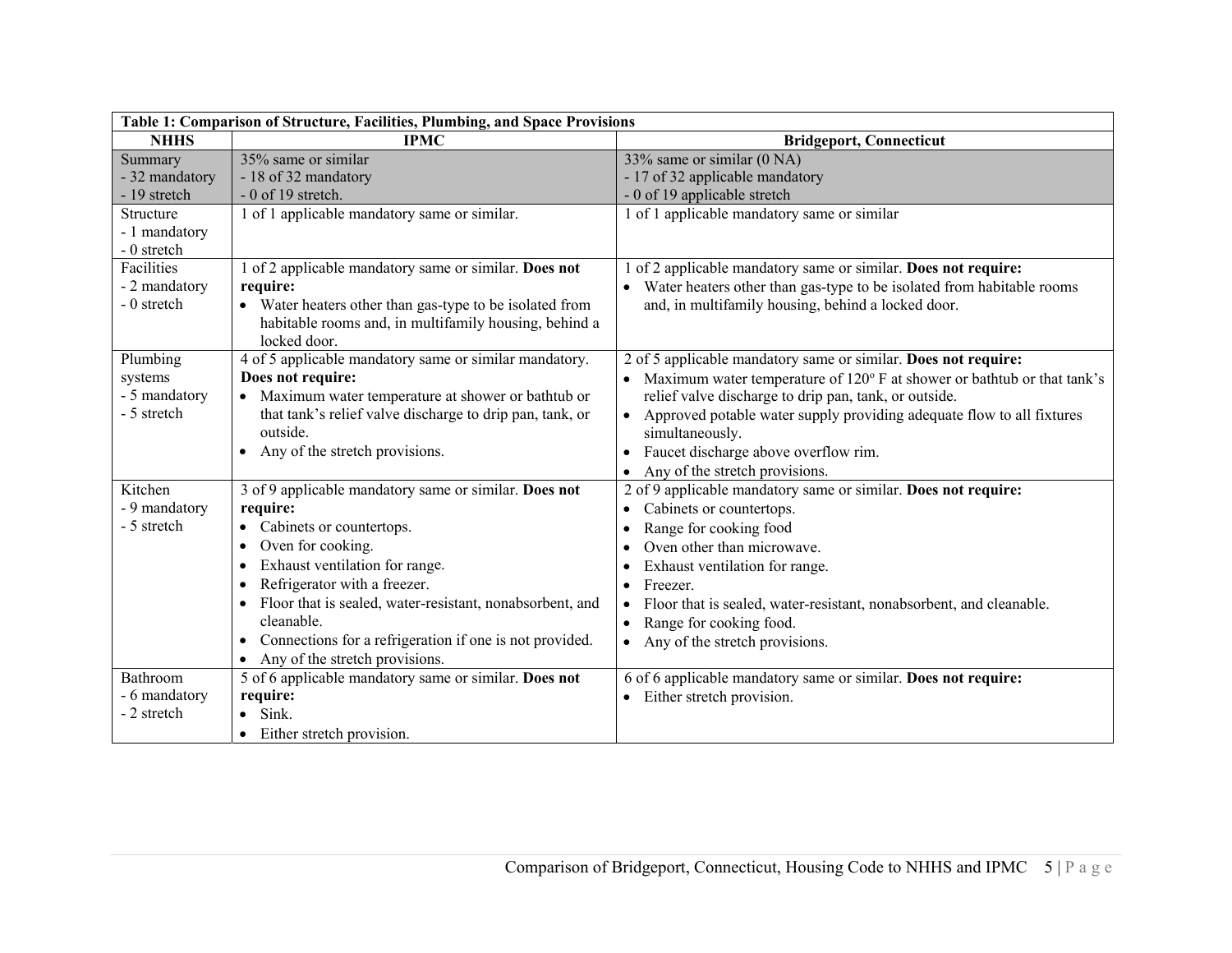| Minimum space<br>- 7 mandatory<br>- 0 stretch                | 4 of 7 applicable mandatory same or similar. Does not<br>require:<br>Access to a habitable room other than through a<br>bathroom.<br>Closet or storage space for clothing and personal<br>belongings.<br>Waterproof and dampness free below-grade habitable<br>rooms.        | 06 of 7 applicable mandatory same or similar. Does not require:<br>Closet or storage space for clothing and personal belongings.                                                                                                                                          |
|--------------------------------------------------------------|------------------------------------------------------------------------------------------------------------------------------------------------------------------------------------------------------------------------------------------------------------------------------|---------------------------------------------------------------------------------------------------------------------------------------------------------------------------------------------------------------------------------------------------------------------------|
| Floors and floor<br>covering<br>- 1 mandatory<br>- 2 stretch | 0 of 1 applicable mandatory same or similar. Does not<br>require:<br>Attachment of floor coverings at each threshold with<br>floors capable of being cleaned and free of bulges and<br>buckling and carpets free of tears, folds, or bumps.<br>Either of stretch provisions. | 0 of 1 applicable mandatory same or similar. Does not require:<br>Attachment of floor coverings at each threshold with floors capable of<br>being cleaned and free of bulges and buckling and carpets free of tears,<br>folds, or bumps.<br>Either of stretch provisions. |
| Noise<br>- 1 mandatory<br>- 5 stretch                        | 0 of 1 applicable mandatory same or similar. Does not<br>require:<br>Noise level from exterior sources to be less than 45 dB<br>$\bullet$<br>day-night equivalent sound level.<br>Any of stretch provisions.                                                                 | 0 of 1 applicable mandatory same or similar. Does not require:<br>Noise level from exterior sources to be less than 45 dB day-night<br>equivalent sound level.<br>Any of stretch provisions.                                                                              |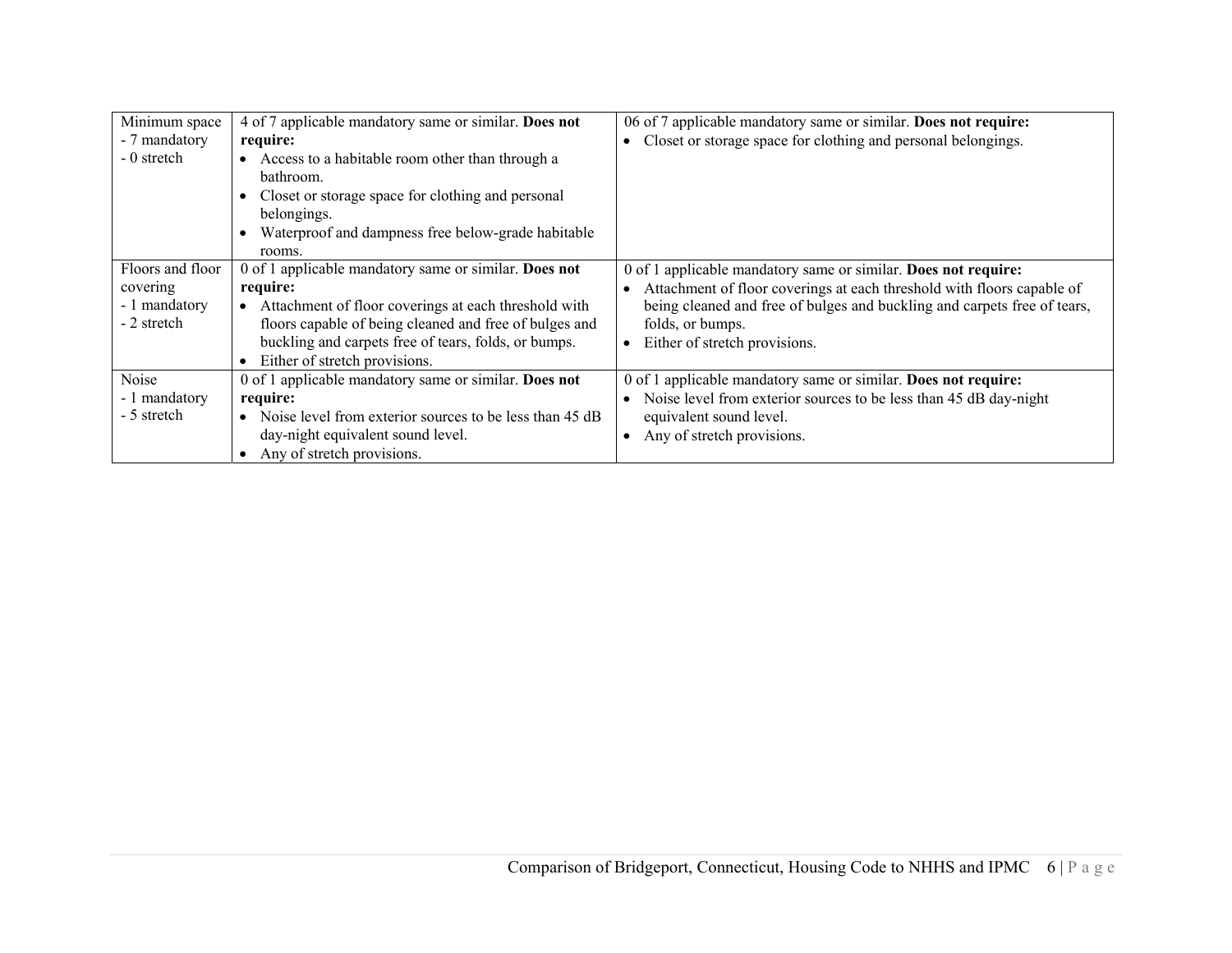| Table 2: Comparison of Safety and Personal Security Provisions                      |                                                                                                                                                                                                                                                                                                        |                                                                                                                                                                                                                                                                                                          |  |
|-------------------------------------------------------------------------------------|--------------------------------------------------------------------------------------------------------------------------------------------------------------------------------------------------------------------------------------------------------------------------------------------------------|----------------------------------------------------------------------------------------------------------------------------------------------------------------------------------------------------------------------------------------------------------------------------------------------------------|--|
| <b>NHHS</b>                                                                         | <b>IPMC</b>                                                                                                                                                                                                                                                                                            | <b>Bridgeport, Connecticut</b>                                                                                                                                                                                                                                                                           |  |
| Summary<br>- 34 mandatory<br>- 11 stretch<br>Egress<br>- 7 mandatory<br>- 0 stretch | 36% same or similar<br>- 14 of 34 mandatory<br>- 2 of 11 stretch<br>2 of 7 applicable mandatory same or similar. Does not<br>require:<br>• Two means of emergency escape or rescue.                                                                                                                    | $7\%$ same or similar (0 NA)<br>- 3 of 34 applicable mandatory<br>- 0 of 11 applicable stretch<br>1 of 7 applicable mandatory same or similar. Does not require:<br>Openable bedroom window for emergency escape below fourth floor.<br>Adequate emergency exit for below-grade bedroom (including three |  |
|                                                                                     | Openable bedroom window for emergency escape<br>below fourth floor.<br>Adequate emergency exit for below-grade bedroom<br>$\bullet$<br>(including two provisions describing dimension).                                                                                                                | provisions describing dimension).<br>Unobstructed egress with doors openable from inside without key or tool.<br>Unobstructed egress route.<br>$\bullet$                                                                                                                                                 |  |
| Locks/<br>Security                                                                  | 3 of 5 applicable mandatory same or similar. Does not                                                                                                                                                                                                                                                  | 0 of 5 applicable mandatory same or similar. Does not require:                                                                                                                                                                                                                                           |  |
| - 5 mandatory<br>- 0 stretch                                                        | require:<br>• Change of locks at change of tenants.<br>• Self-closing exterior door that can be opened from                                                                                                                                                                                            | Change of locks at change of tenants.<br>Self-closing exterior door that can be opened from inside without lock or<br>tool.                                                                                                                                                                              |  |
|                                                                                     | inside without lock or tool.                                                                                                                                                                                                                                                                           | Unit entry doors with dead bolt openable from inside without key and has<br>viewing device.<br>Lock on windows capable of being opened that could be used for entry.                                                                                                                                     |  |
|                                                                                     |                                                                                                                                                                                                                                                                                                        | Locks on windows and doors for egress.                                                                                                                                                                                                                                                                   |  |
| Smoke alarm<br>- 4 mandatory<br>- 4 stretch                                         | 3 of 4 applicable mandatory same or similar. Does not<br>require:<br>• Visual notification for hearing-impaired occupants.                                                                                                                                                                             | 0 of 4 applicable mandatory same or similar. Does not require:<br>Smoke alarm outside each sleeping area in homes other than private one-<br>and two-family homes that have not been sold.                                                                                                               |  |
|                                                                                     | • Three stretch provisions.                                                                                                                                                                                                                                                                            | In multifamily housing, alarms in basement, heating system rooms, and<br>$\bullet$<br>storage rooms.                                                                                                                                                                                                     |  |
|                                                                                     |                                                                                                                                                                                                                                                                                                        | Battery-backup or long-lasting batteries.                                                                                                                                                                                                                                                                |  |
|                                                                                     |                                                                                                                                                                                                                                                                                                        | Alternative visual notification for hearing-impaired occupants.<br>Any of the stretch provisions.                                                                                                                                                                                                        |  |
| Fire<br>extinguisher<br>- 3 mandatory<br>- 1 stretch                                | 0 of 3 applicable mandatory same or similar. Silent on fire<br>extinguishers. Does not require:<br>• Readily accessible, Class ABC fire extinguisher in or<br>near kitchen.<br>One 10-pound extinguisher near kitchen.<br>In multifamily housing, fire extinguishers in common<br>areas on each floor. | 0 of 3 applicable mandatory same or similar. Does not require:<br>Readily accessible, Class ABC fire extinguisher in or near kitchen in other<br>than apartment houses.<br>One 10-pound extinguisher near kitchen.<br>In multifamily housing, fire extinguishers in common areas on each floor.          |  |
| Carbon<br>monoxide alarm                                                            | 0 of 3 applicable mandatory same or similar. Silent on<br>carbon monoxide alarms. Does not require:                                                                                                                                                                                                    | 0 of 3 applicable mandatory same or similar. Does not require:<br>• Smoke alarm outside each sleeping area in homes other than private one-                                                                                                                                                              |  |
| - 3 mandatory                                                                       | Functioning alarm on each habitable floor and near                                                                                                                                                                                                                                                     | and two-family homes that have not been sold.                                                                                                                                                                                                                                                            |  |
| - 4 stretch                                                                         | every bedroom.                                                                                                                                                                                                                                                                                         | • Battery backup if hardwired or long-lasting batteries if not hardwired.                                                                                                                                                                                                                                |  |

Comparison of Bridgeport, Connecticut, Housing Code to NHHS and IPMC 7 | Page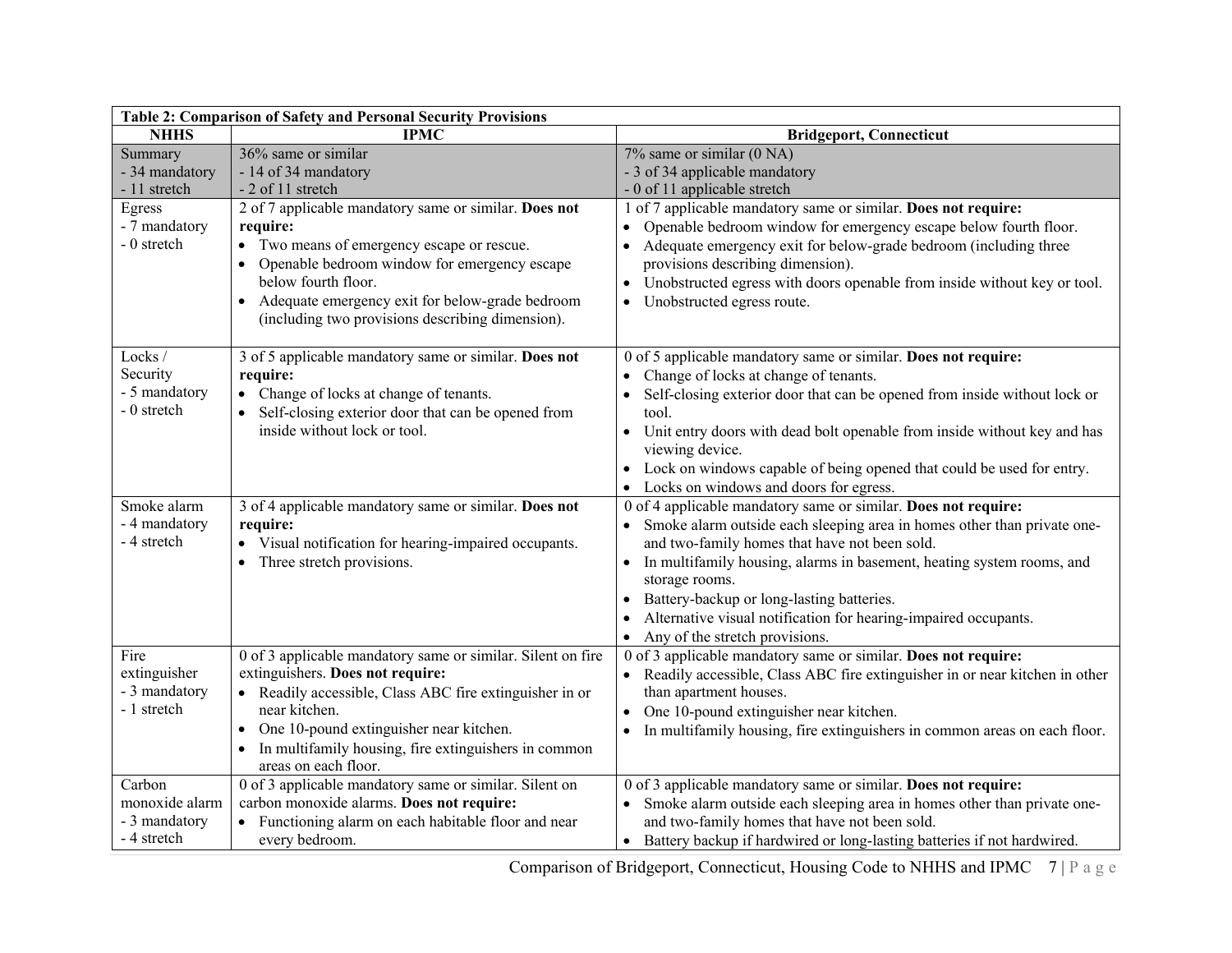|                  | Battery backup if hardwired or long-lasting batteries if<br>not hardwired. | • Visual notification for hearing-impaired occupants.                    |
|------------------|----------------------------------------------------------------------------|--------------------------------------------------------------------------|
|                  | Visual notification for hearing-impaired occupants.<br>$\bullet$           |                                                                          |
| Walking          | 2 of 3 applicable mandatory same or similar. Does not                      | 2 of 3 applicable mandatory same or similar. Does not require:           |
| surfaces         | require:                                                                   | Nonskid surfaces on exterior stairway steps.                             |
| - 3 mandatory    | Nonskid surfaces on exterior stairway steps.<br>$\bullet$                  | Either of two stretch provisions.                                        |
| - 2 stretch      | Either of two stretch provisions.<br>$\bullet$                             |                                                                          |
| Guard            | 1 of 3 applicable mandatory same or similar. Does not                      | 0 of 3 applicable mandatory same or similar. Does not require:           |
| - 3 mandatory    | require:                                                                   | Guards for 30" drops.                                                    |
| - 0 stretch      | Fall prevention device on windows used for emergency<br>$\bullet$          | • Fall prevention device on windows used for emergency exit.             |
|                  | exit.                                                                      | Fall prevention device on windows where 72" above exterior grade and     |
|                  |                                                                            | 36" interior floor.                                                      |
|                  |                                                                            | Nonskid surfaces on treads of exterior stairs.                           |
| Chemical         | 0 of 2 applicable mandatory same or similar. Silent on                     | 0 of 2 applicable mandatory same or similar. Does not require:           |
| storage          | chemical storage. Does not require:                                        | Storage space for medicine and household chemicals to be readily         |
| - 2 mandatory    | Storage space for medicine and household chemicals                         | accessible to children.                                                  |
| - 0 stretch      | to be readily accessible to children.                                      | Flammable and combustible liquids stored away from habitable spaces and  |
|                  | Flammable and combustible liquids stored away from<br>$\bullet$            | ventilation system.                                                      |
|                  | habitable spaces and ventilation system.                                   |                                                                          |
| Pools, hot tubs, | 2 of 4 applicable mandatory same or similar. Does not                      | 0 of 4 applicable mandatory same or similar. Does not require:           |
| and other water  | require:                                                                   | Anti-entrapment devices on suction outlets.                              |
| features         | Anti-entrapment devices on suction outlets.<br>$\bullet$                   | Pool drains and drain covers clearly visible with second anti-entrapment |
| - 4 mandatory    | Pool drains and drain covers clearly visible with second<br>$\bullet$      | device on blockable single drain.                                        |
| - 0 stretch      | anti-entrapment device on blockable single drain.                          | Fence around pool if over 24" deep.                                      |
|                  |                                                                            | Luminaries with GFCI protection.                                         |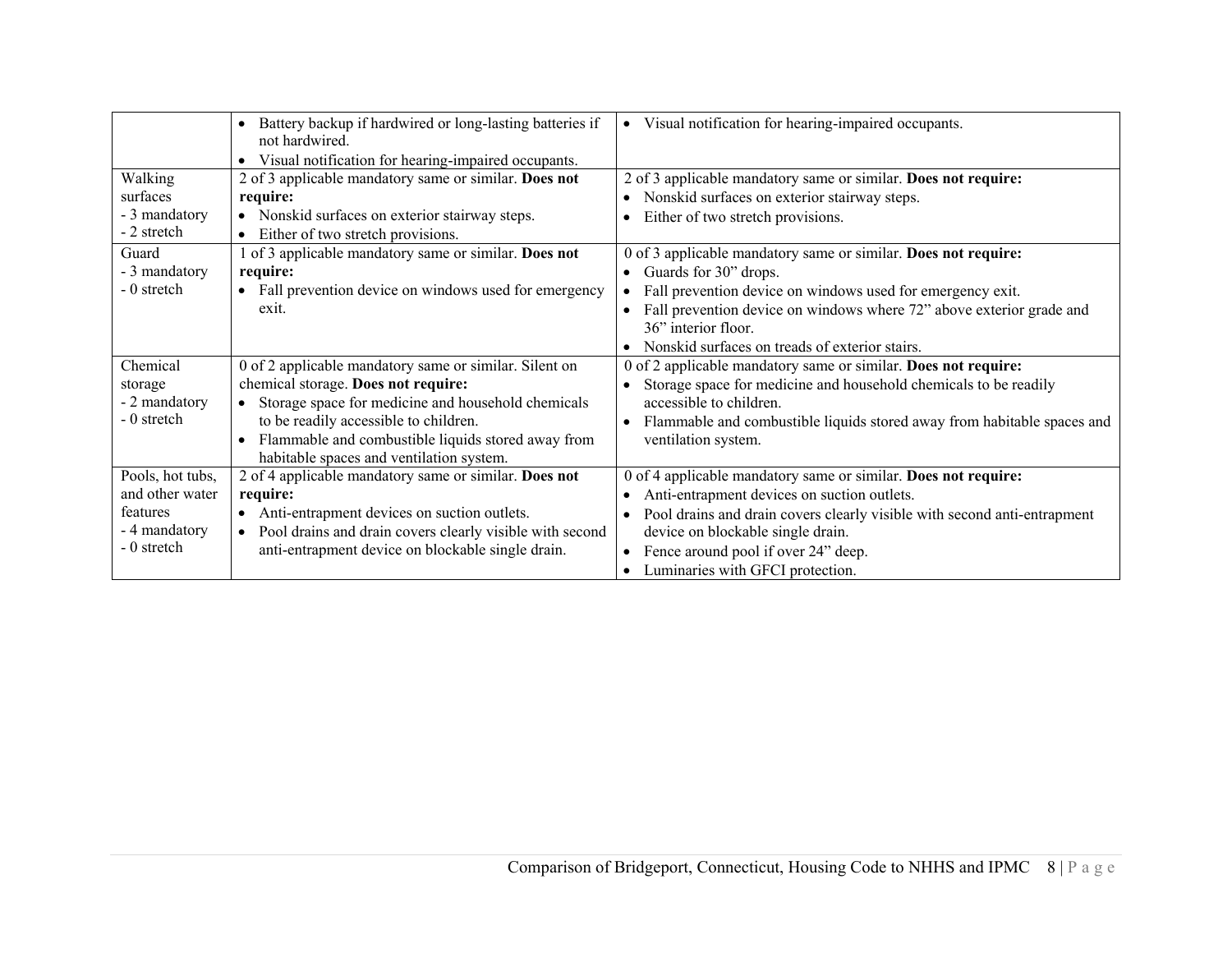| Table 3: Comparison of Lighting and Electrical Systems Provisions |                                                       |                                                                           |
|-------------------------------------------------------------------|-------------------------------------------------------|---------------------------------------------------------------------------|
| <b>NHHS</b>                                                       | <b>IPMC</b>                                           | <b>Bridgeport, Connecticut</b>                                            |
| Summary                                                           | 45% same or similar                                   | $40\%$ same or similar (0 NA)                                             |
| - 13 mandatory                                                    | - 9 of 13 mandatory                                   | - 8 of 13 applicable mandatory                                            |
| - 7 stretch                                                       | - 0 of 7 of stretch                                   | - 0 of 7 applicable stretch                                               |
| Electrical                                                        | 2 of 3 applicable mandatory same or similar. Does not | 2 of 3 applicable mandatory same or similar. Does not require:            |
| system                                                            | require:                                              | Separate service for each unit.                                           |
| - 3 mandatory                                                     | Separate service for each unit.                       | Ban on temporary wiring as permanent wiring.                              |
| - 1 stretch                                                       | • One of the stretch provisions.                      | One of the stretch provisions.                                            |
| Outlets                                                           | 1 of 3 applicable mandatory same or similar. Does not | of 3 applicable mandatory same or similar. Does not require:              |
| - 3 mandatory                                                     | require:                                              | GFCI in bathroom unless new.<br>$\bullet$                                 |
| - 3 stretch                                                       | GFCI in bathroom unless new.                          | GFCI in laundry, garage, crawl spaces, unfinished basement, and outdoors. |
|                                                                   | GFCI in laundry, garage, crawl spaces, unfinished     | Any of the stretch provisions.<br>$\bullet$                               |
|                                                                   | basement, and outdoors.                               |                                                                           |
|                                                                   | Any of the stretch provisions.                        |                                                                           |
| Natural lighting                                                  | 3 of 3 applicable mandatory same or similar.          | 3 of 3 applicable mandatory same or similar.                              |
| - 3 mandatory                                                     |                                                       |                                                                           |
| - 0 stretch                                                       |                                                       |                                                                           |
| Artificial                                                        | 3 of 4 applicable mandatory same or similar. Does not | 3 of 4 applicable mandatory same or similar. Does not require:            |
| lighting                                                          | require:                                              | Switches to be located conveniently for safe use.                         |
| - 4 mandatory                                                     | Switches to be located conveniently for safe use.     | Any of the stretch provisions.                                            |
| - 3 stretch                                                       | • Any of the stretch provisions.                      |                                                                           |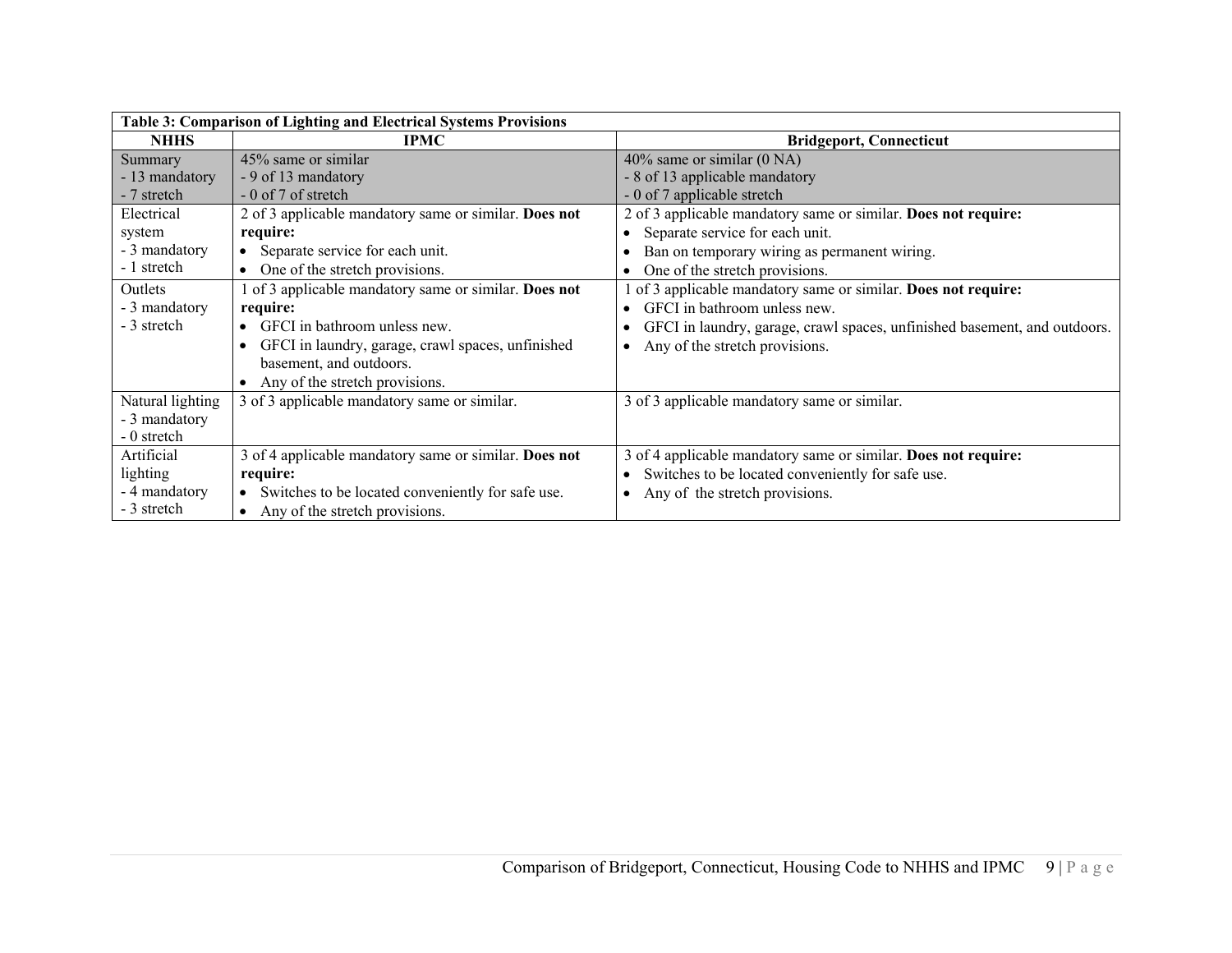| Table 4: Comparison of Thermal Comfort, Ventilation, and Energy Efficiency Provisions                                          |                                                                                                                                                                                                                                                                                                                                                                                                                                                                                                                            |                                                                                                                                                                                                                                                                                                                                                                                                                                                               |
|--------------------------------------------------------------------------------------------------------------------------------|----------------------------------------------------------------------------------------------------------------------------------------------------------------------------------------------------------------------------------------------------------------------------------------------------------------------------------------------------------------------------------------------------------------------------------------------------------------------------------------------------------------------------|---------------------------------------------------------------------------------------------------------------------------------------------------------------------------------------------------------------------------------------------------------------------------------------------------------------------------------------------------------------------------------------------------------------------------------------------------------------|
| <b>NHHS</b>                                                                                                                    | <b>IPMC</b>                                                                                                                                                                                                                                                                                                                                                                                                                                                                                                                | <b>Bridgeport, Connecticut</b>                                                                                                                                                                                                                                                                                                                                                                                                                                |
| Summary<br>- 23 mandatory<br>- 6 stretch<br>Heating, ven-<br>tilation, and<br>air conditioning<br>- 1 mandatory<br>- 0 stretch | 24% same or similar<br>- 7 of 23 mandatory<br>$-0$ of 6 stretch<br>1 of 1 applicable mandatory same or similar but does not<br>set 48-hour deadline to repair or find alternative safe<br>supply.                                                                                                                                                                                                                                                                                                                          | 17% same or similar (0 NA)<br>- 5 of 23 applicable mandatory<br>- 0 of 6 applicable stretch<br>1 of 1 applicable mandatory same or similar but does not set 48-hour deadline<br>to repair or find alternative safe supply.                                                                                                                                                                                                                                    |
| Heating system<br>- 7 mandatory<br>- 4 stretch                                                                                 | 3 of 7 applicable mandatory same or similar. Does not<br>require:<br>• In rentals, set $78^{\circ}$ F maximum temperature during<br>heating season.<br>For forced-air heat, set standards for filter or require<br>annual replacement.<br>For steam or hot water heating systems, protective<br>$\bullet$<br>covers on hot surfaces.<br>For wood stoves, compliance with federal standards or<br>$\bullet$<br>providing clearances or heat shields between<br>combustibles.<br>Any of the stretch provisions.<br>$\bullet$ | 3 of 7 applicable mandatory same or similar. Does not require:<br>For forced-air heat, set standards for filter or require annual replacement.<br>For steam or hot water heating systems, protective covers on hot surfaces.<br>For wood stoves, compliance with federal standards or providing<br>clearances or heat shields between combustibles.<br>Combustion air must be vented outside considers with NFPA standards.<br>Any of the stretch provisions. |
| Ventilation<br>- 6 mandatory<br>- 1 stretch                                                                                    | 2 of 6 applicable mandatory same or similar. Does not<br>require:<br>Capability to remove moisture-laden air.<br>$\bullet$<br>Ventilation to meet standards in ASHRAE 62.2.<br>Rigid or semirigid metal duct for clothes dryer<br>$\bullet$<br>exhaust.<br>Supply air for forced-air system to be from other than<br>$\bullet$<br>basement.<br>One of the stretch provisions.                                                                                                                                              | 1 of 6 applicable mandatory same or similar. Does not require:<br>Capability to remove moisture-laden air.<br>Ventilation to meet standards in ASHRAE 62.2.<br>Rigid or semirigid metal duct for clothes dryer exhaust.<br>Supply air for forced-air system to be from other than basement.<br>Ban on discharge of gas or particulate wastes and requirement for pest-<br>proofing screens on vent pipe.<br>One of the stretch provisions.<br>$\bullet$       |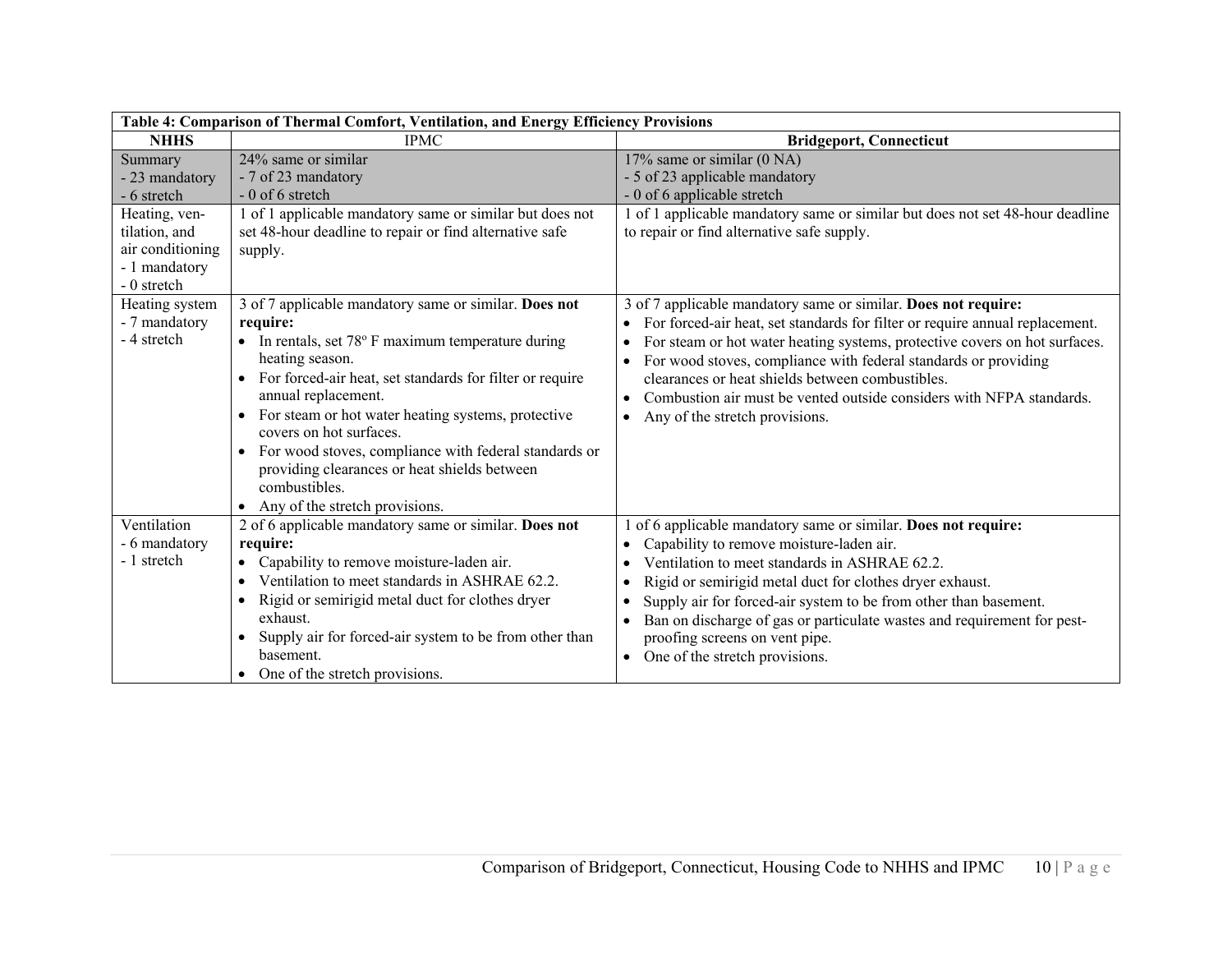| Air sealing<br>- 9 mandatory<br>- 1 stretch | of 9 applicable mandatory same or similar. Silent on fire<br>extinguishers. Does not require:<br>Sealing openings to limit uncontrolled air movement.<br>Pads, sweeps, or weather stripping use to minimize air<br>leaks.<br>Sealing openings to attached garage.<br>Door to garage with automatic closing mechanism and<br>weather stripping.<br>Ban on doors or windows from garage to sleeping area.<br>Sealed and insulated ductwork for forced-air system in<br>attached garage<br>Ban on supply or return vents in a garage serving<br>habitable spaces.<br>Sealing between dwelling units in multifamily<br>buildings.<br>One of the stretch provisions. | of 9 applicable mandatory same or similar. Does not require:<br>Sealing openings to limit uncontrolled air movement.<br>Pads, sweeps, or weather stripping use to minimize air leaks.<br>Sealing openings to attached garage.<br>Door to garage with automatic closing mechanism and weather stripping.<br>Ban on doors or windows from garage to sleeping area.<br>Sealed and insulated ductwork for forced-air system in attached garage<br>Ban on supply or return vents in a garage serving habitable spaces.<br>Sealing between dwelling units in multifamily buildings.<br>One of the stretch provisions. |
|---------------------------------------------|-----------------------------------------------------------------------------------------------------------------------------------------------------------------------------------------------------------------------------------------------------------------------------------------------------------------------------------------------------------------------------------------------------------------------------------------------------------------------------------------------------------------------------------------------------------------------------------------------------------------------------------------------------------------|-----------------------------------------------------------------------------------------------------------------------------------------------------------------------------------------------------------------------------------------------------------------------------------------------------------------------------------------------------------------------------------------------------------------------------------------------------------------------------------------------------------------------------------------------------------------------------------------------------------------|
|---------------------------------------------|-----------------------------------------------------------------------------------------------------------------------------------------------------------------------------------------------------------------------------------------------------------------------------------------------------------------------------------------------------------------------------------------------------------------------------------------------------------------------------------------------------------------------------------------------------------------------------------------------------------------------------------------------------------------|-----------------------------------------------------------------------------------------------------------------------------------------------------------------------------------------------------------------------------------------------------------------------------------------------------------------------------------------------------------------------------------------------------------------------------------------------------------------------------------------------------------------------------------------------------------------------------------------------------------------|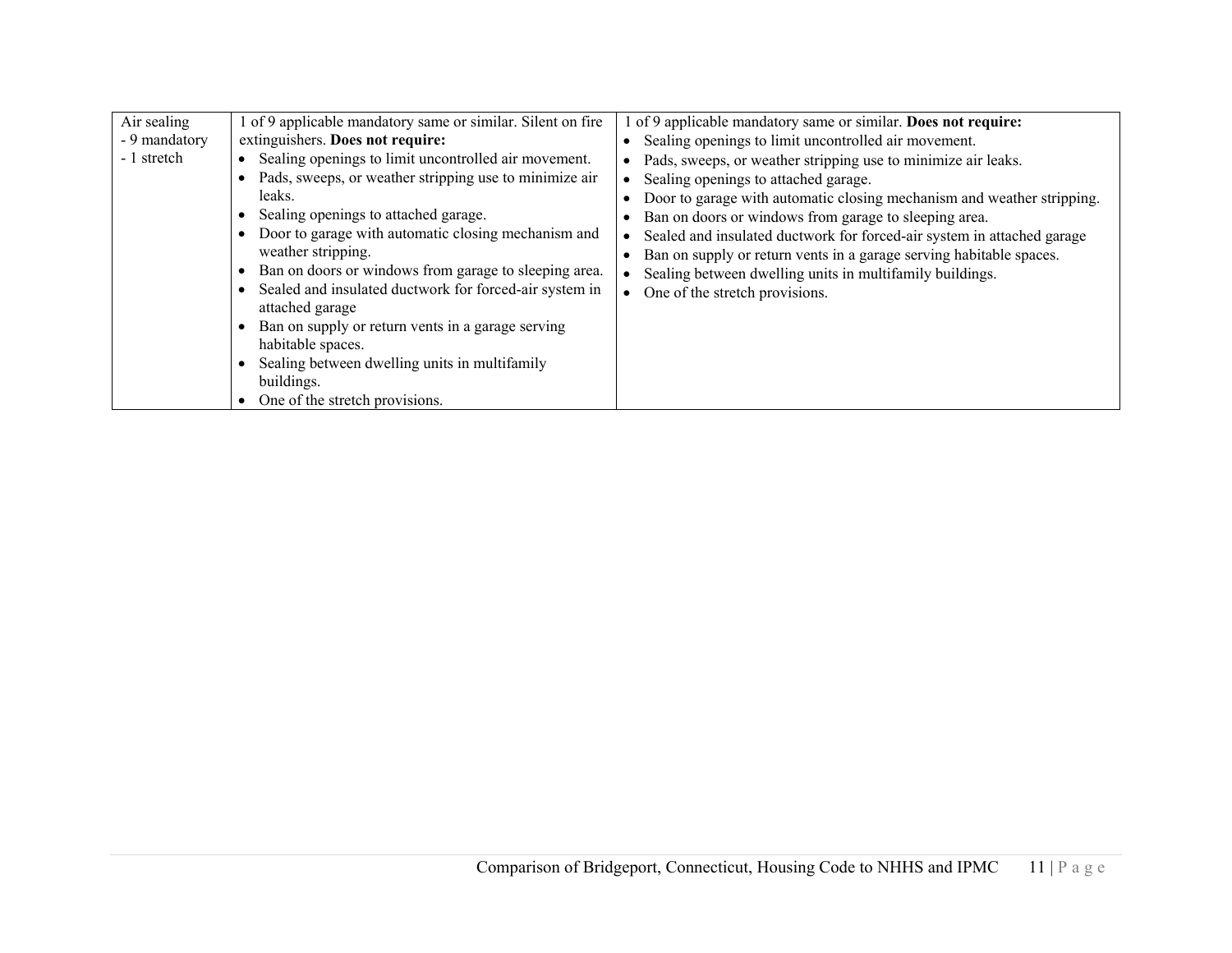| Table 5: Comparison of Moisture Control, Solid Waste, and Pest Management Provisions |                                                                                                                                                                                                                                                                                                                                                                                                                                                                                                                                                                                                                                                                                                                                                                                                      |                                                                                                                                                                                                                                                                                                                                                                                                                                                                                                                                                                                                                                                                                                                                                                                                                                                                  |  |
|--------------------------------------------------------------------------------------|------------------------------------------------------------------------------------------------------------------------------------------------------------------------------------------------------------------------------------------------------------------------------------------------------------------------------------------------------------------------------------------------------------------------------------------------------------------------------------------------------------------------------------------------------------------------------------------------------------------------------------------------------------------------------------------------------------------------------------------------------------------------------------------------------|------------------------------------------------------------------------------------------------------------------------------------------------------------------------------------------------------------------------------------------------------------------------------------------------------------------------------------------------------------------------------------------------------------------------------------------------------------------------------------------------------------------------------------------------------------------------------------------------------------------------------------------------------------------------------------------------------------------------------------------------------------------------------------------------------------------------------------------------------------------|--|
| <b>NHHS</b>                                                                          | <b>IPMC</b>                                                                                                                                                                                                                                                                                                                                                                                                                                                                                                                                                                                                                                                                                                                                                                                          | <b>Bridgeport, Connecticut</b>                                                                                                                                                                                                                                                                                                                                                                                                                                                                                                                                                                                                                                                                                                                                                                                                                                   |  |
| Summary<br>- 24 mandatory<br>- 5 stretch                                             | 38% same or similar<br>- 10 of 24 mandatory<br>- 1 of 5 stretch                                                                                                                                                                                                                                                                                                                                                                                                                                                                                                                                                                                                                                                                                                                                      | $21\%$ same or similar (0 NA)<br>- 6 of 24 applicable mandatory<br>- 0 of 5 applicable stretch                                                                                                                                                                                                                                                                                                                                                                                                                                                                                                                                                                                                                                                                                                                                                                   |  |
| Moisture<br>- 10 mandatory<br>- 4 stretch                                            | 4 of 10 applicable mandatory same or similar. Does not<br>require:<br>• Ban on visible mold growth and persistent excessive<br>dampness or moisture on interior and exterior surfaces.<br>Cleanup, drying, and repair of building materials<br>discolored or deteriorated by mold or mildew or<br>causing moldy or earthy odor.<br>Repair and removal of moldy material consistent with<br>$\bullet$<br>published guidance.<br>• Investigation and correction of underlying cause of<br>dampness or moldy odors.<br>Insulation of cold plumbing and HVAC surfaces to<br>$\bullet$<br>prevent condensation.<br>Crawl spaces to be free of high-moisture conditions or<br>sealed from dwelling areas where the space is not<br>sealed and insulated from outdoors.<br>• Two of the stretch provisions. | 3 of 10 applicable mandatory same or similar. Does not require:<br>• Ban on visible mold growth and persistent excessive dampness or<br>moisture on interior and exterior surfaces.<br>• Cleanup, drying, and repair of building materials discolored or<br>deteriorated by mold or mildew or causing moldy or earthy odor.<br>Repair and removal of moldy material consistent with published guidance.<br>Investigation and correction of underlying cause of dampness or moldy<br>odors.<br>Insulation of cold plumbing and HVAC surfaces to prevent condensation.<br>$\bullet$<br>Crawl spaces to be free of high-moisture conditions or sealed from<br>$\bullet$<br>dwelling areas where the space is not sealed and insulated from outdoors.<br>Premises grades to prevent erosion or accumulation of water.<br>$\bullet$<br>Any of the stretch provisions. |  |
| Solid waste<br>- 3 mandatory<br>- 1 stretch                                          | 1 of 3 applicable mandatory same or similar. Does not<br>require:<br>• Sufficient outside storage of trash and recyclables to<br>hold materials between collections (two provisions).<br>• One of the stretch provisions.                                                                                                                                                                                                                                                                                                                                                                                                                                                                                                                                                                            | 1 of 3 applicable mandatory same or similar. Does not require:<br>Sufficient outside storage of trash and recyclables to hold materials<br>between collections (two provisions).<br>• One of the stretch provisions.                                                                                                                                                                                                                                                                                                                                                                                                                                                                                                                                                                                                                                             |  |
| Pest<br>management<br>- 11 mandatory<br>- 0 stretch                                  | 5 of 11 applicable mandatory same or similar. Does not<br>require:<br>• Use of trained IPM-trained pest management<br>professional in multifamily housing.<br>Inspection for pests.<br>$\bullet$<br>Ban on accumulation of material for rodent harborage<br>$\bullet$<br>in or about dwelling and premises.<br>• Trees, shrubs, and plantings no closer than 6" of<br>dwelling.<br>Sealing of holes and joints with low-VOC caulk or<br>$\bullet$<br>closed-cell insulation.<br>Ban on foggers and organophosphates.                                                                                                                                                                                                                                                                                 | 2 of 11 applicable mandatory same or similar. Does not require:<br>• Use of trained IPM-trained pest management professional in multifamily<br>housing.<br>Inspection for pests.<br>Ban on accumulation of material for rodent harborage in or about dwelling<br>and premises.<br>Trees, shrubs, and plantings no closer than 6" of dwelling.<br>$\bullet$<br>Sealing of holes and joints with low-VOC caulk or closed-cell insulation.<br>$\bullet$<br>Ban on foggers and organophosphates.<br>Ban on accumulation of water.<br>$\bullet$<br>Elimination of infestation using exclusion and IPM.<br>Use of integrated pest management (IPM).<br>$\bullet$                                                                                                                                                                                                       |  |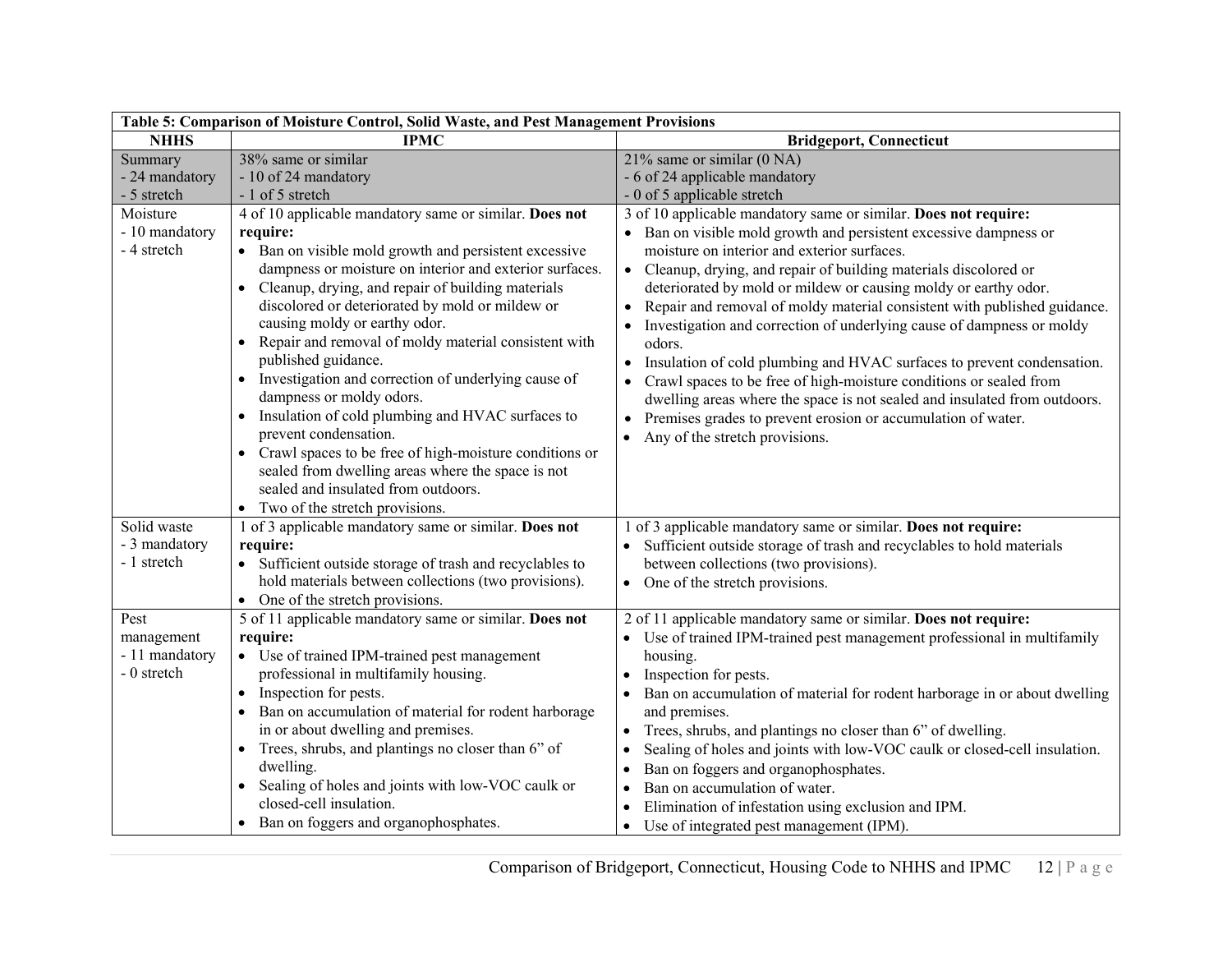| Table 6: Comparison of Chemical and Radiological Agents Provisions               |                                                                                                                                                                                                                                                                                                                                                                                                                                                                                                                                                                          |                                                                                                                                                                                                                                                                                                                                                                                                                                                 |  |
|----------------------------------------------------------------------------------|--------------------------------------------------------------------------------------------------------------------------------------------------------------------------------------------------------------------------------------------------------------------------------------------------------------------------------------------------------------------------------------------------------------------------------------------------------------------------------------------------------------------------------------------------------------------------|-------------------------------------------------------------------------------------------------------------------------------------------------------------------------------------------------------------------------------------------------------------------------------------------------------------------------------------------------------------------------------------------------------------------------------------------------|--|
| <b>NHHS</b>                                                                      | <b>IPMC</b>                                                                                                                                                                                                                                                                                                                                                                                                                                                                                                                                                              | <b>Bridgeport, Connecticut</b>                                                                                                                                                                                                                                                                                                                                                                                                                  |  |
| Summary<br>- 21 mandatory<br>- 4 stretch                                         | 4% same or similar<br>- 1 of 21 mandatory<br>- 0 of 4 stretch.                                                                                                                                                                                                                                                                                                                                                                                                                                                                                                           | 4% same or similar<br>- 1 of 21 applicable mandatory<br>- 0 of 4 applicable stretch                                                                                                                                                                                                                                                                                                                                                             |  |
| General<br>- 1 mandatory<br>- 0 stretch                                          | 0 of 1 applicable mandatory same or similar. Does not<br>require:<br>• Containment, storage, removal, and mitigation of<br>chemical and radiological agents in a safe and healthy<br>manner consistent with federal, state, and local laws<br>and regulations.                                                                                                                                                                                                                                                                                                           | 0 of 1 applicable mandatory same or similar. Does not require:<br>Containment, storage, removal, and mitigation of chemical and<br>radiological agents in a safe and healthy manner consistent with federal,<br>state, and local laws and regulations.                                                                                                                                                                                          |  |
| Lead-based<br>paint<br>- 5 mandatory<br>- 1 stretch                              | 0 of 5 applicable mandatory same or similar. Silent on<br>lead-based paint. Does not require:<br>• Levels of lead deemed hazardous by federal<br>government to be taken care of properly.<br>Repair of deteriorated paint using lead-safe work<br>$\bullet$<br>practices.<br>Compliance with federal Renovation, Repair, and<br>$\bullet$<br>Painting rule and dust-clearance testing at conclusion of<br>renovation work.<br>Ban on particularly dangerous work practices.<br>$\bullet$<br>Ban use of lead-based paint.<br>$\bullet$<br>Stretch provision.<br>$\bullet$ | 1 of 5 applicable mandatory same or similar. Does not require:<br>• Levels of lead deemed hazardous by federal government to be taken care<br>of properly.<br>Repair of deteriorated paint using lead-safe work practices.<br>Compliance with federal Renovation, Repair, and Painting rule and<br>dust-clearance testing at conclusion of renovation work.<br>Ban on particularly dangerous work practices.<br>Stretch provision.<br>$\bullet$ |  |
| Asbestos<br>- 4 mandatory<br>- 0 stretch                                         | 0 of 4 applicable mandatory same or similar. Does not<br>require:<br>Maintenance of asbestos-containing materials in<br>nonfriable condition.<br>Abatement of asbestos before any activity that disturbs<br>$\bullet$<br>it.<br>Abatement of friable asbestos using licensed asbestos<br>$\bullet$<br>professional.<br>• Removal and disposal of asbestos in compliance with<br>federal, state, and local requirements.                                                                                                                                                  | 0 of 4 applicable mandatory same or similar. Does not require:<br>Maintenance of asbestos-containing materials in nonfriable condition.<br>Abatement of asbestos before any activity that disturbs it.<br>Abatement of friable asbestos using licensed asbestos professional.<br>Removal and disposal of asbestos in compliance with federal, state, and<br>$\bullet$<br>local requirements.                                                    |  |
| Toxic<br>substances in<br>manufactured<br>building<br>materials<br>- 2 mandatory | 0 of 2 applicable mandatory same or similar. Does not<br>require:<br>• Use of low-formaldehyde wood products that comply<br>with federal law.<br>Use of building materials with no halogenated flame<br>retardants and low-VOC emissions.                                                                                                                                                                                                                                                                                                                                | 0 of 2 applicable mandatory same or similar. Does not require:<br>• Use of low-formaldehyde wood products that comply with federal law.<br>• Use of building materials with no halogenated flame retardants and low-<br>VOC emissions.                                                                                                                                                                                                          |  |

Comparison of Bridgeport, Connecticut, Housing Code to NHHS and IPMC 13 | P a g e